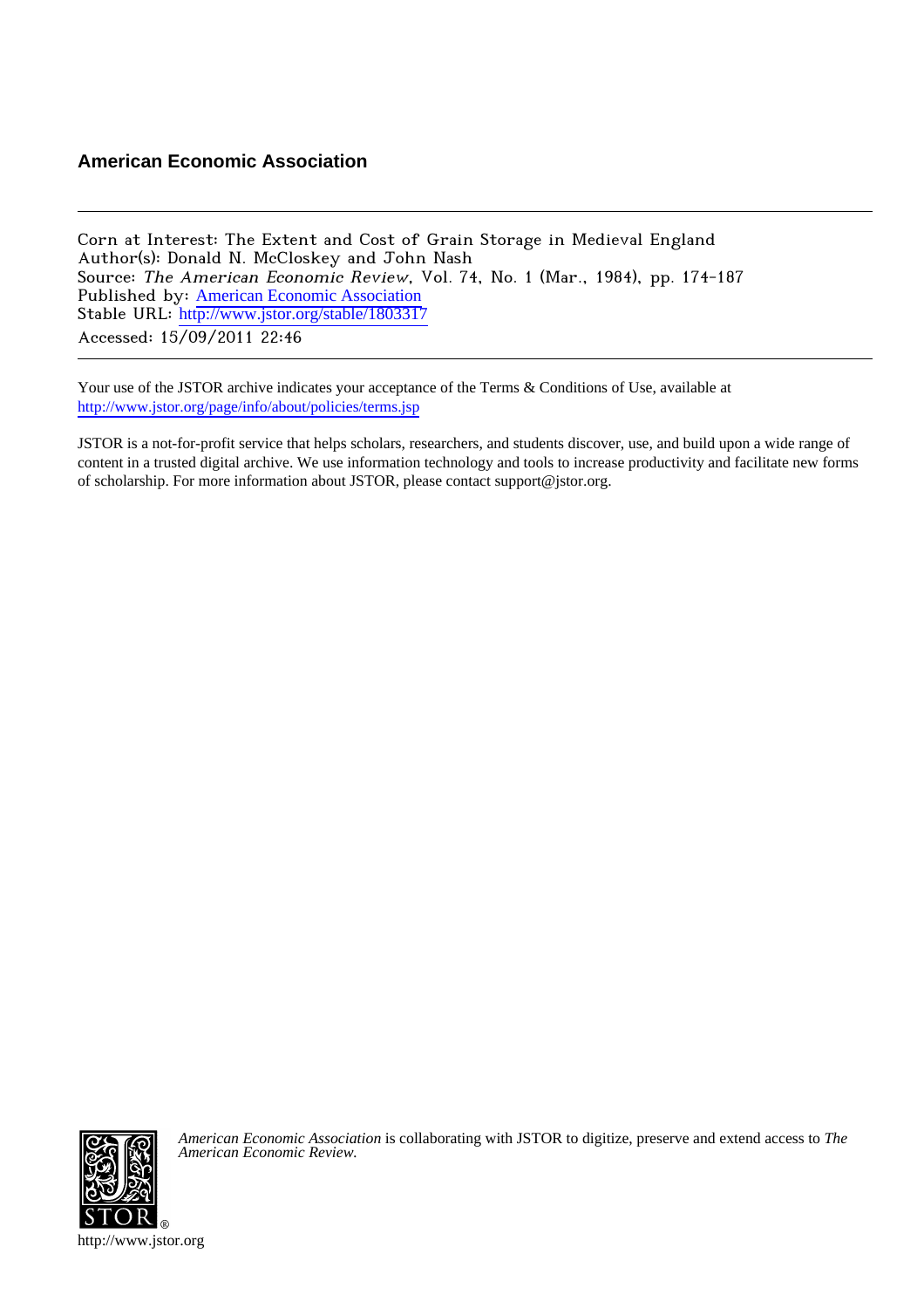# **Corn at Interest: The Extent and Cost of Grain Storage in Medieval England**

**By DONALD N. MCCLOSKEY AND JOHN NASH\*** 

**The history of storage of grain in the Middle Ages is important for understanding the past and for its contribution to other studies. It is a simple case of a complex problem in dynamic economics. At the interest rates he faced a medieval farmer seldom stored more than two years in a row; at the transport costs he faced he seldom brought grain from radically different climes. A twoperiod model and a closed economy are simple conditions for the study of the economics of storage, much simpler than conditions seen nowadays. Further, an assumption about the prevalence of storage underlies much of medieval economic history, and is not irrelevant to modern times. Storage was a species of insurance that could substitute for other species, such as (to pick an example quite at random) scattering of one's holdings of land (McCloskey, 1976). Scattered holdings and the desperate fear of famine they signify are common features of the modern as of the medieval countryside. The force of the economist's argument (see, for example, Theodore Schultz, 1964) that such customs are insurance rather than rural idiocy depends on a quantitative measure of at least** 

**\*Professor of Economics and of History, University of Iowa, Iowa City, IA 52242, and Assistant Professor of Economics, Texas A&M University, College Station, TX and Economist, Federal Trade Commission, Washington, D.C. We thank Richard Yntema of Chicago for excellent research assistance, and Alan Wiley and Stefano Fenoaltea for helpful comments. Earlier drafts were subjected to the friendly and productive scrutiny of seminars at the Canterbury meetings of the British Agricultural History Society, Australian National University, Berkeley, British Columbia, the California Institute of Technology, Chicago, Harvard, LaTrobe, the Law and Economics Center of Emory University, Maryland, Pittsburgh, Stanford, Texas A&M, Virginia Polytechnic Institute, and Washington. The research was supported by a grant from the Columbia University Center for the Study of Futures Markets.** 

**one alternative. Storage is the easiest to measure.** 

**The history of storage is important, too, for what can be discovered along the way. Most notably, a measure of the cost of storage sheds light on the prevailing rate of interest, illuminating its hitherto obscure history. The reasoning involved, examined in detail below, is that a store of grain is an investment. Wheat put into storage in October and brought out in November must pay over the month the cost of the barn and the guards, the depreciation of the grain, and the opportunity cost of the funds invested. The opportunity cost is the rate of interest. The rate was shockingly high. Stores of grain were therefore very low, and medieval men lived from hand to mouth-as one might have judged as much from their poetry as from their markets. In the sixteenth and seventeenth centuries their desperation relaxed, at the very time that interest rates fell. The last famines in England (Scotland was later) were in the 1590's (Peter Laslett, 1965, ch. 5). From the history of storage, in other words, one can infer that the interest rate had fallen quickly and deeply, an early stirring of modern economic growth.** 

#### **I. The Direct Evidence that Storage was Small**

**The history of European storage has been neglected because the materials for its study appear so unpromising. One can learn a little from archaeological studies of grain storage, chiefly what the bins looked like, and a little from pretty tales and folklore. In 1540 at Nuremberg, for instance, Charles V tasted bread made from 118 year-old grain. It was proverbial in the fifteenth century, again, that "Winter alle etes/That summer begetes." Aside from such scraps there is little,**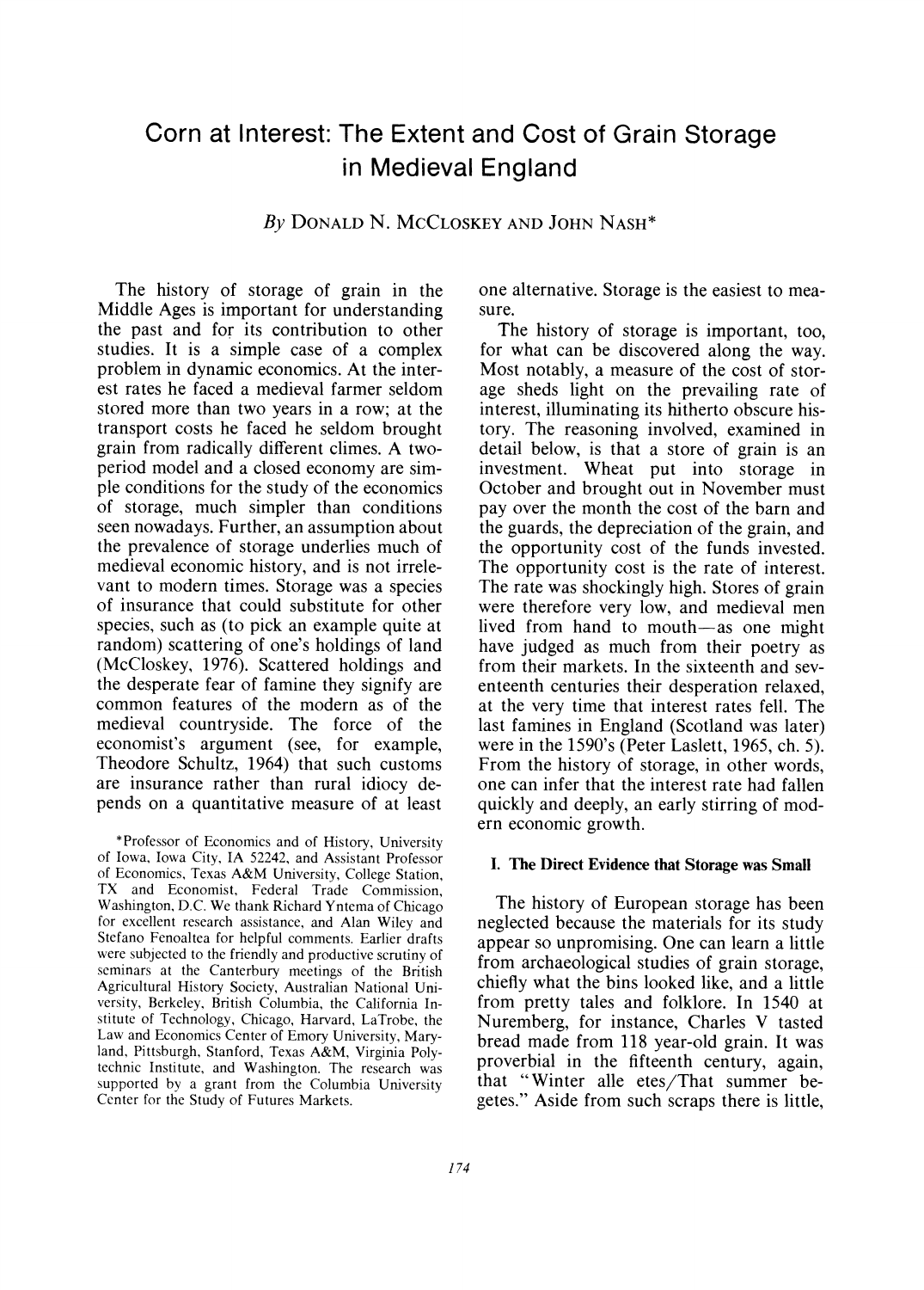**and the subject has therefore been left to bald assertion and counterassertion. A leading student of the medieval French economy, Georges Duby, asserted flatly in 1962 that medieval Europe "did not know how to store grain or accumulate reserves" (p. 135). A leading student of the medieval Swedish economy, Eli Heckscher, asserted with equal confidence in 1941 that it was on the contrary a "storage economy" (p. 10). Neither provided evidence, nor emphasized the distinction between storage for consumption during the year after the harvest and storage for consumption in later years, the "carryover." The entire crop was, of course, stored for six months on average, because it needed to be eaten, which might justify calling any economy without continuous harvests a storage economy. Yet the carryover could be zero, with no reserves accumulated on the eve of the new harvest. It is carryover that is most to the point. Carryover smooths consumption, provides insurance, and links one year economically to the next.** 

**The direct evidence on the size of the carryover is thin, although what there is suggests that it was small. The evidence must come from those who knew how to write and who wished to write down their doings, the lords and monks and burghers. The so-called "account roll" was an annual report to the lord's auditor by his bailiff combining elements of a balance sheet and an income statement, and in particular reporting fully on the disposition of the year's harvest of grain on the lord's own farm (his "demesne"). Accounts have been published for a dozen or so English estates out of the hundreds that exist in manuscript. The simplest way to use them is to look for the amount of "old grain" on hand at the reporting date, traditionally just after the harvest, and to divide that amount by the crop. The conclusion is that the carryover was small. For example, usable accounts of wheat from 170 of the years from 1208 to 1448 at Crawley, Hampshire contain only nine mentions of old wheat in any guise (N. S. B. Gras, 1930, pp. 339-43:**  "old," "from the previous year," "remain," **"remain in sheaf," "left over"). These nine**  **amount to something under 2 percent of the wheat produced in the 170 years in total.** 

**An apparent difficulty with such evidence is that it is a lack of evidence. The rolls do not always say "old grain:nil." They often say nothing, leaving the observer to make the inference that nothing does mean nil. Yet William Beveridge was willing to make it: "Grain remaining from a previous year does not often occur, and if it does it is noted" (Beveridge, 1927, "Notes on Sources"). And more recent scholars agree: "bailiffs were appearing before auditors who had last year's account at hand. Had any corn been left on last year's account the bailiff would be required to account for what happened to it" (Eleanor Searle).** 

**After a series of exceptionally good years, of course, the carryover might well be substantial. On the estates of the Bishop of Winchester in southern England, the years up to 1223 clearly were good ones. The manor of Wycombe carried over more quarters of**  grain (246 $\frac{7}{8}$ ) than its entire crop (213), as did **Ecchinswell and Burghclere (Beveridge papers, box 32, A49). The other manors carried over less, but a lot. The fifteen manors with usable accounts in 1223 had old grain of 1,561 quarters while harvesting 2,742 quarters, or carryover of fully 57 percent. But the usual case was no carryover at all. In 1220, only six out of seventeen manors had any carryover; in 1225, so soon after the remarkable prosperity of 1223, only four out of more than thirteen did; in 1236 only three out of eighteen. Not every year has usable accounts on the Winchester manors, but those that do most commonly have no single instance of carryover: 1226, 1231, 1232, 1235, 1244, and on into the century, punctuated by occasional bonanzas (such as the year 1256 at the big manor of Taunton: 624 quarters of grain "of the second year" and even 182 "of the third," as against 824 quarters fresh from the fields). The bonanzas were rare, and not to be relied upon.** 

**These, of course, were bonanzas to the rich, not to the average man. One would like to know how if at all the other 95 percent of the population carried over grain from one**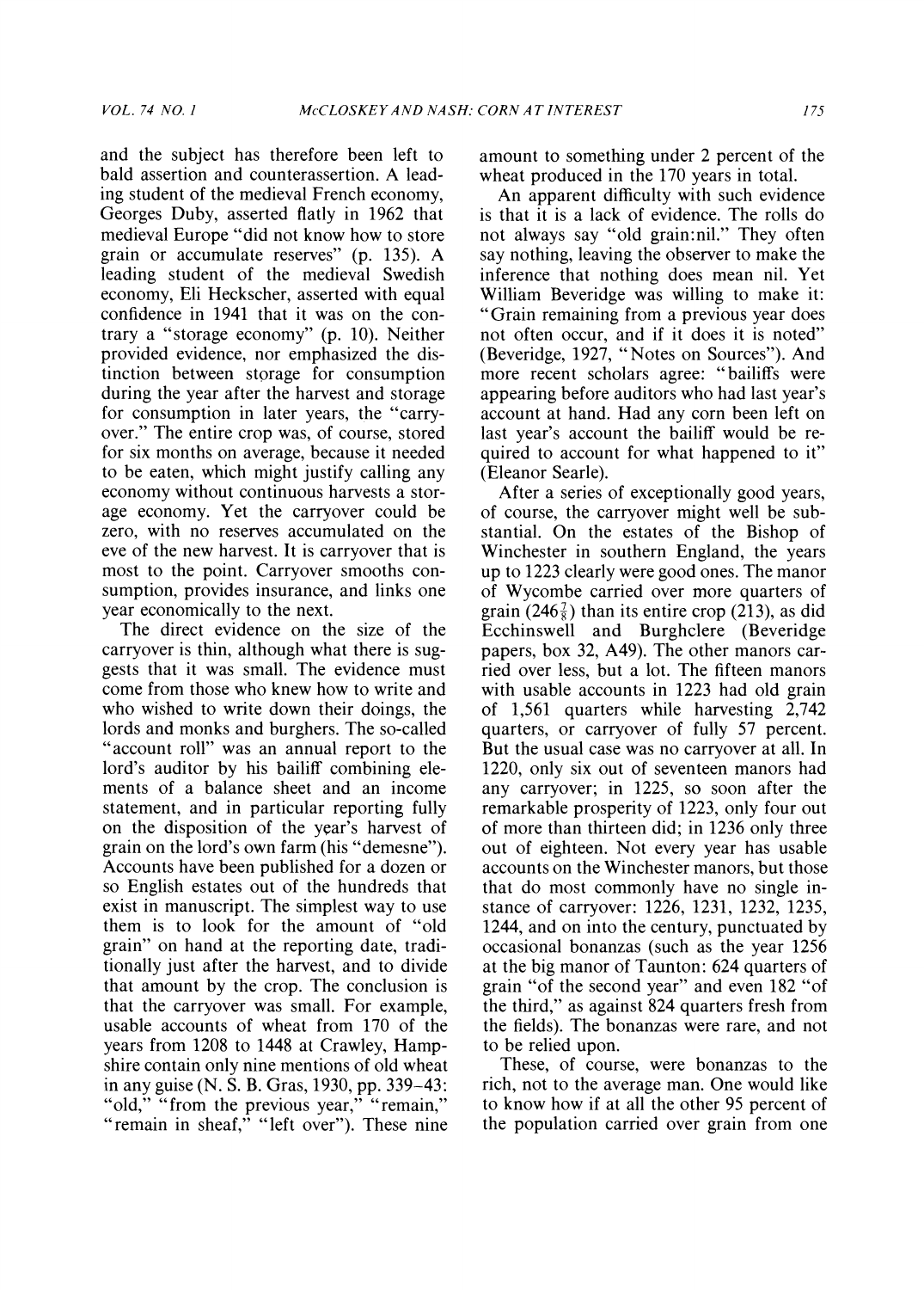**harvest to the next, but the evidence is even thinner than that for the larger owners of land. Certainly there was no sharing out of what the richer folk might hold. Around 1500, a priest scolded a rich and selfish ploughman (this at Lent, incidentally, long before the next harvest):** 

**Thou knowest that of corn is great scarceness,** 

**Whereby many for hunger die, doubtless,** 

**Because they lack their daily bread-Hundreds this year I have seen dead; And thou hast great plenty of wheat Which men for money now cannot get.** 

**[Celia Sisam and Kenneth Sisam, p. 516]** 

**The priest proceeds to swindle the ploughman out of his plenty, for the benefit of the poor. But the poet is silent on the size of carryover.** 

**Stefano Fenoaltea (1970) has attempted to use other sources (though still pertaining to the rich) to estimate the carryover, namely, the number and dimensions of monastic barns. He estimated the carryover to be very high, concluding that "the monastic barns alone could hold enough grain to feed England's human population for over a year and a half" (p. 139). His reasoning is in error, for it does not allow for the storage of seed, which was at medieval yields fully a quarter of the crop. The correct arithmetic is as follows. Suppose that the barn's capacity was commonly exhausted.1 Suppose too that carryover was some fraction, c, of the year's whole consumption (taken to be 3.0 units, with 1.0 for seed, the whole output being 4.0). If the capacity of the barns was as much as 1.5 times annual consumption, the** 

**accounting of the crop is** 

**Barn Capacity** 

**= Consumption + Seed + Carryover** 

**or,** 

$$
(1.5)(3) = 3 + 1 + c3
$$

**The carryover share c implied by this capacity of one-and-one-half times consumption is 1/6, not 1/2.** 

**Since carryover is calculated here as a residual it is sensitive to small errors, and the errors in estimating capacity are not small (for instance, grain was usually not threshed before being stored, but sometimes was). At a capacity of 1.33 rather than 1.50 times consumption the arithmetic implies there would be no room for carryover at all; at a capacity of 1.66 times consumption the carryover fraction would be .33. That is, the fraction varies from zero to .33 when the capacity estimate varies plus or minus by a mere one-quarter or one-fifth.** 

**The decisive objection to a large carryover, however, is evidence on the frequency of starvation. The distribution of production is known to be normal with a standard deviation of 35 relative to an average of 100; starvation is known to have occurred at a consumption of 50 relative to 100 (Mc-Closkey, pp. 141-45). One can use tables of the normal distribution to reckon the waiting time to starvation, seeing whether large carryovers give reasonable waiting times. For example, if the carryover against crop failure was 10 compared with an average consumption of 100, then a peasant could survive any single year (i.e., consume 50) with a crop of 40 or above. A crop below 40 would cause him to starve, as would two crops in succession of, say, 44 and 44 (since the carryover, depleted by 6, could not be rebuilt before disaster hit again). But large carryovers do not give reasonable waiting times: see Table 1.** 

**The actual waiting time calculated from the Anglo-Saxon Chronicle and other sources is on the order of 10 or 15 years (see Mc-Closkey, p. 144). The 30 to 476 years of waiting time characteristic of high carryovers** 

**<sup>&#</sup>x27;The capacity of barns would not in fact have been exhausted, since barns were built for the maximum maximorum, the peak harvest year as well as the peak month within a year. Transport costs were high, implying that it would be optimal to overbuild local capacity. Almost never would there be a year using every barn in England to capacity, since each region would not have the same bumper crop. More commonly, down to early modern times in much of Europe, capacity in one region might be fully utilized while it went abegging, literally, in another.**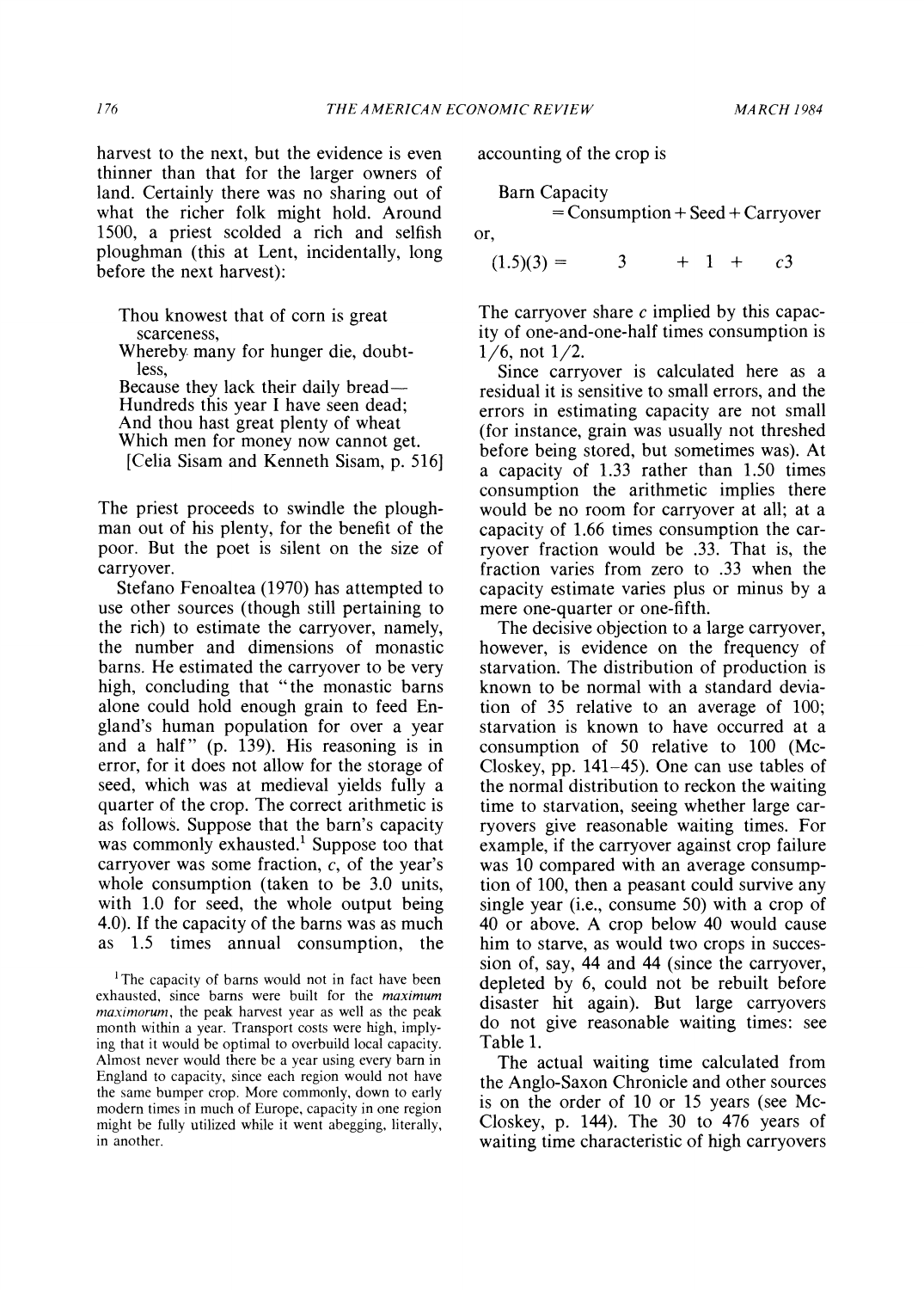| Famine Line<br>relative to | Carryover (Percent) |    |    |       |  |  |
|----------------------------|---------------------|----|----|-------|--|--|
| 100                        |                     | 10 | 20 | ٢Ω    |  |  |
| 50                         | 22                  | 32 | 44 | 476   |  |  |
| -60                        | 13                  | 16 | 28 | $28+$ |  |  |

**are too long, sometimes absurdly long. Even a starvation level of 60 does not easily reconcile high carryovers with the short waits observed. That the medieval economy was haunted by starvation, in short, implies that it had little in its stores of grain.** 

**Particular episodes of famine suggest that carryovers were at most on the order of 5 percent of consumption, not 50 percent, surely, or even 20 percent. The years leading up to the autumn of 1315, when the crop was very poor all over Europe, were not bad. Yet Henry Lucas notes that by the spring of 1316**  "the old stocks became completely ex**hausted" and wheat sold in England for 40 shillings a quarter (compared with 5 shillings in a normal year) (1962, p. 55). He gives a table of deaths in Ypres, rising sharply in the spring. Where was the six-month buffer stock? On the demesnes of the Bishop of Winchester, net yields in the bad years 1315 and 1316 were around 45 percent of the 1314 yield. A buffer stock as large as six months of consumption would have easily permitted consumption in these 2 years at well above the starvation level (50 percent of the average consumption). Yet 1315 and 1316 was burned in men's memories, the worst famine in European history.** 

#### **II. Using Prices to Show that Storage was Small**

**The notion of a "storage economy," then, is not favored by the usual evidence, though the usual evidence is scanty. Another class of evidence bearing on the issue, however, is available in large and elastic supply: prices of grain. For no time after the twelfth century is it difficult to get the prices at which** 

**manorial farms, monasteries, Oxford colleges, the King's household, chartered towns, and other English institutions bought and sold wheat, barley, oats, and rye. From Poland to Portugal, indeed, medieval records yield prices in limitless array, dated, published, affixed to goods of ascertainable quality, and unused for historical purposes beyond the measurement of long-term inflation. The outmoded yet strangely resilient notion that the Middle Ages were ages of "natural economy" unused to trade, money, and prices looks odd beside such an outpouring. Here in quantities beyond the wildest dreams of intellectual avarice are the statistics of a commercial civilization.** 

**One simple way of using prices is to ask whether the amount they fluctuated from harvest to harvest was consistent with a large and therefore price-damping carryover. They fluctuated a lot, which is inconsistent with it. Annual coefficients of variation calculated from the essentially trendless series of prices of wheat at two manors in Hampshire from 1245 to 1350 for 20-year periods ranged from .20 to .43 (J. Z. Titow, 1969, pp. 97-99). The coefficient of variation in wheat prices at Philadelphia, 1800-25, was .26, and at New York in roughly 20-year periods from 1825 to 1914 ranged from .16 to .34 (U.S. Bureau of the Census, 1975, series E123). The typical fall from medieval to modern times, then, was from about .30 to about .24: a variety of climates newly accessible by cheap transport (the Baltic, for example, in early modern times) was a substitute for a large carryover and had the same effect. The only oddity is that the effect was not even larger.** 

**A further step along the same line of reasoning tests for the influence of carryover by regression methods. If carryovers were unusual, then in a very good year one would expect carryover stocks to be built up, depressing prices in the next crop year below what they would be had the previous crop not been good. One would expect a routine of large carryovers, on the other hand, to allow little impact on prices of a good crop. For a sample of 39 years in the thirteenth and fourteenth century in southern England, one's expectations are fulfilled, if one ex-**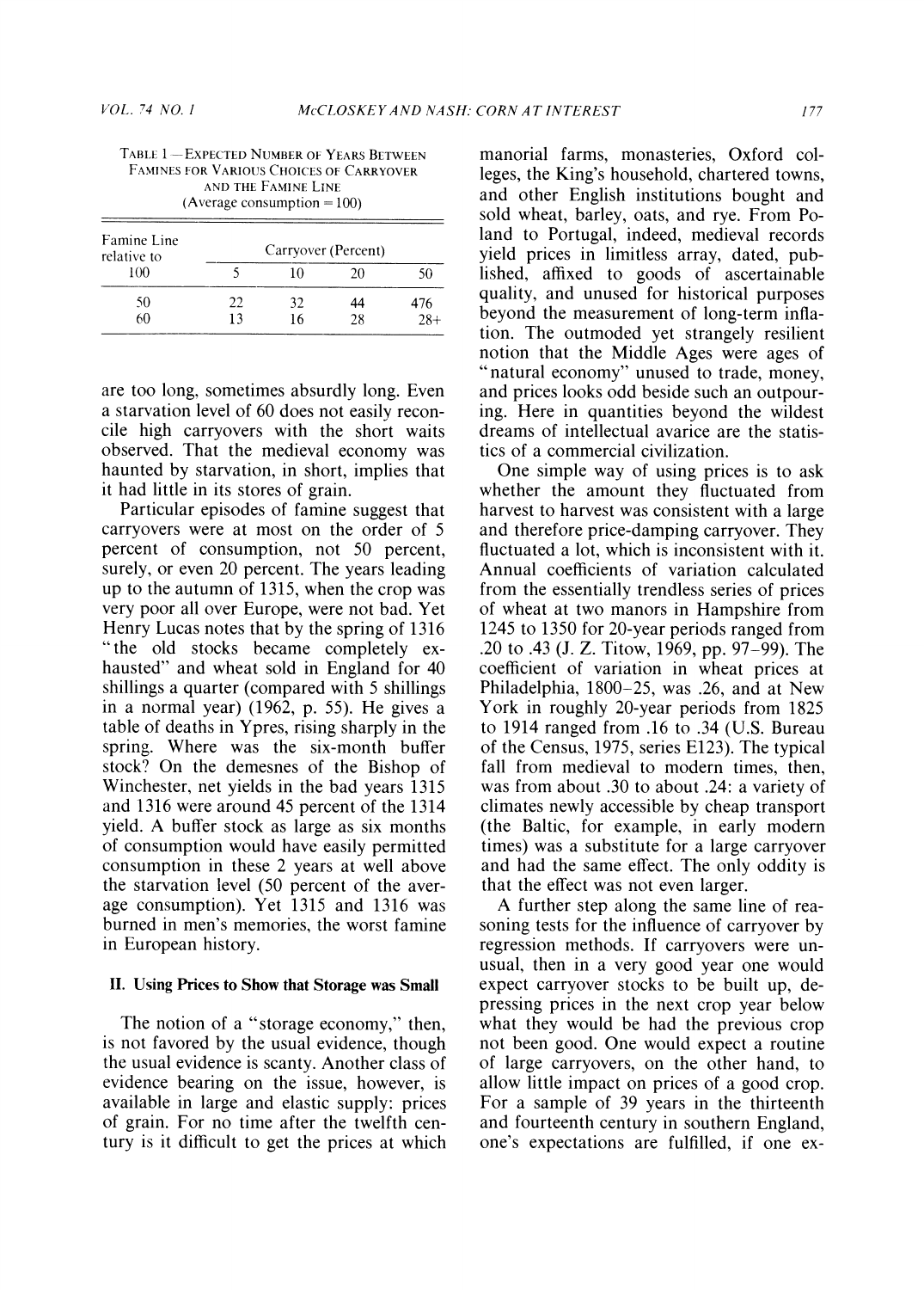**pected small carryovers:** 

$$
\ln P_t = 3.59 - 1.15 \ln Q_t - 0.205 \ln Q_{t-1}
$$
  
(0.28) (0.13) (0.11)  

$$
- 0.301 \ln Q_{t-1}^*.
$$
  
(.12)

**The fitted equation (standard errors in**  parentheses;  $\overline{R}^2 = .76$ ; Cochrane-Orcutt applied) says that price now  $(P_t)$  is reduced **very strongly by a high yield now**  $(Q_t)$ **, much less strongly (though definitely) by a high**  yield last year  $(Q_{t-1})$  and strongly by yields **last year more than one standard deviation**  above the mean  $(Q_{t-1}^*)$ . In other words, last **year's yield can be divided into two different variables, yields more and less than one standard deviation above the mean. The equation permits a kink, testing whether unusually high yields lead to unusually high carryovers and unusually great depression of next year's prices. They do. In short, carryovers existed, doubtless. But they were small and sporadic, not sustained at such high levels as 30 or 50 percent of consumption. They were probably closer to 5 percent or less, except after a spectacularly good year.** 

#### **III. The Cost of Storage was High**

The question is, why?—why was carryover **so small? The answer is that it was expensive, which fact in its turn buttresses the shaky calculations of its smallness. As has been noted, the cost of storing a bushel of wheat is the cost of the barn per bushel plus the percentage rotting in storage plus the expected percentage loss of capital value due to falls in the price per bushel plus the opportunity cost of the interest forgone on the sum expended on the bushel. In what follows the equation will be broken down into the parts, examining what little direct evidence there is for each. At present it is necessary to accept only that the total carrying cost must be earned in equilibrium. If the storers of grain do not make systematic errors in predicting**  what prices will be—that is, if they are in the fashionable parlance "rational"—then the **price of grain will in fact march up at the monthly carrying cost. It can behave on** 

**average no other way. If, on the contrary, storing a bushel for four months from September to January were to earn persistently less than four times the monthly cost (suitably compounded), then storers would store less, driving the September price down and the January price up until the equality was reestablished. The harvest, or the signs of the harvest, break the logic, which begins anew at a price suitable to the size of the new crop. So it goes year upon year, in sawtooth fashion. The slope of the teeth is the cost of storage.** 

**All that is needed is the average slope of prices within the harvest year. The account rolls again are ultimately the chief medieval source. They usually give prices without date ("of wheat sold, whereof 2 quarters the price**  per quarter 6s. 4d., 44 quarters  $4\frac{1}{2}$  bushels **the price per quarter 6s 8d" and the like). But sometimes the prices are dated, commonly by saint's days. The largest collection of raw, dated prices is J. E. Thorold Rogers' The History of Agriculture and Prices in England, published in 1866, and long recognized as a rich and reliable mine for data. Volume I contains about 170 pages devoted to grain prices in the late thirteenth and fourteenth centuries, or some 27,000 quotations. Some 8 percent of these, about 2,000, have more or less precise dates attached, about fourteen dated quotations on average for each year 1260-1400.** 

**The facts for wheat are most voluminous, because wheat was the commodity of commerce. The monthly rates of change of prices can be calculated from comparisons over various pairs of months. There are 1,075 such pairs observed in the same village and the same year. For instance, one pair is the rise from May to July 1331 in the price of wheat from 6s. 8d. to 6s. 10d. per quarter of 8 bushels in Elham, Kent. There are a total of 22 cases of May to July comparisons in the Rogers data, the first in the crop year beginning in 1272 and the last in 1356, with an average ratio of 1.055 (the standard deviation around the average is high, .160; the standard error is .034). Two-thirds are from Cuxham, Oxfordshire (an Oxford college owned the village); the rest are scattered about southern England. The average**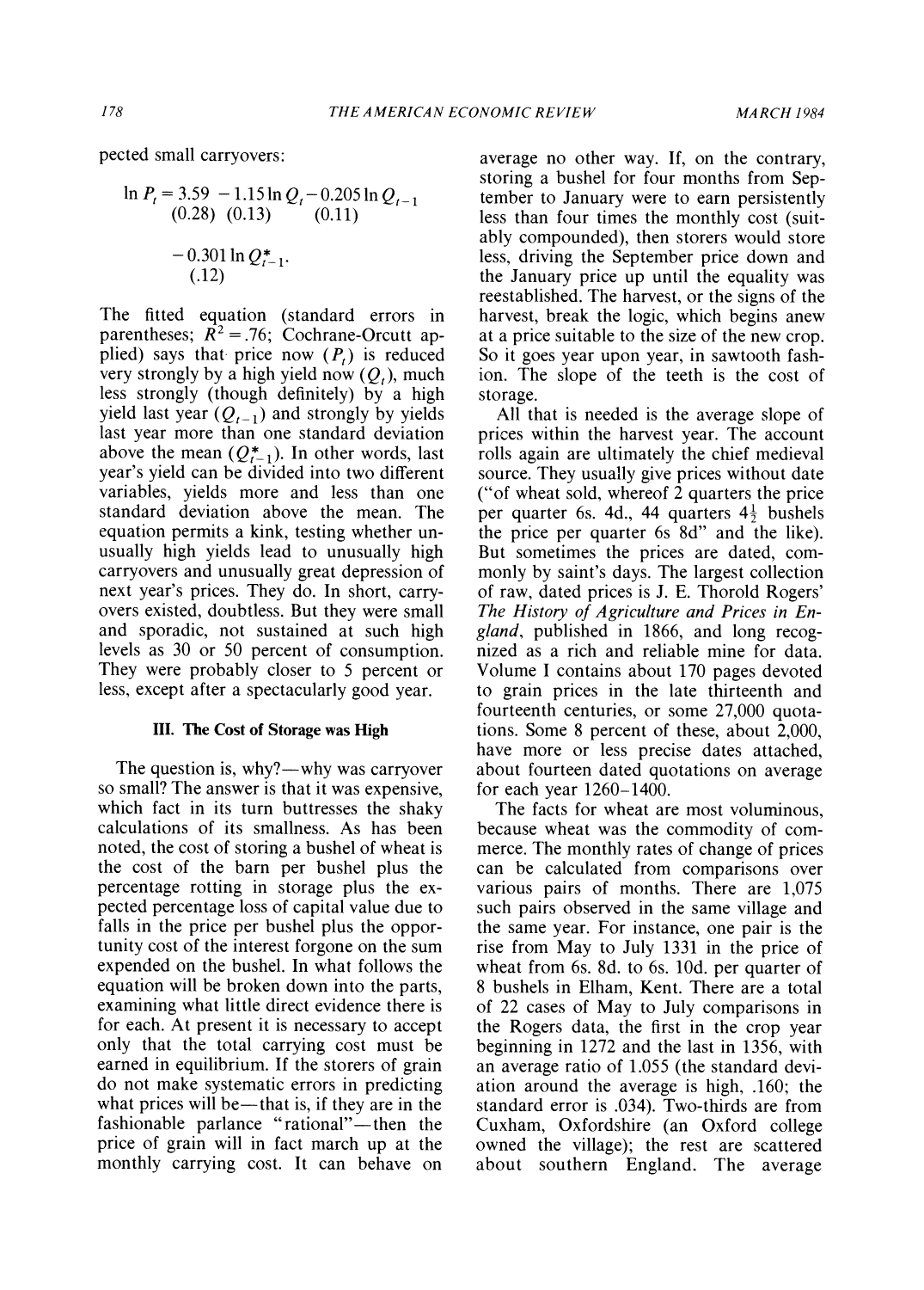| From                                                                         |         |            |                   |                          | To                              |                                           |                                               |                                               |                                               |                                               |                                               |
|------------------------------------------------------------------------------|---------|------------|-------------------|--------------------------|---------------------------------|-------------------------------------------|-----------------------------------------------|-----------------------------------------------|-----------------------------------------------|-----------------------------------------------|-----------------------------------------------|
|                                                                              | October | November   | December          | January                  | February                        | March                                     | April                                         | May                                           | June                                          | July                                          | August                                        |
| September<br>October<br>November<br>December<br>January<br>February<br>March | 7.5     | 8.5<br>3.8 | 2.8<br>1.4<br>6.4 | 2.3<br>0.1<br>2.2<br>6.3 | 1.6<br>0.3<br>1.5<br>6.8<br>1.9 | 2.0<br>$-0.4$<br>1.2<br>2.8<br>3.2<br>3.7 | 3.4<br>1.6<br>1.6<br>2.6<br>4.0<br>4.1<br>3.6 | 4.8<br>1.6<br>0.8<br>2.6<br>1.4<br>4.0<br>2.2 | 2.0<br>0.6<br>0.7<br>2.8<br>1.5<br>2,4<br>2.1 | 2.4<br>3.9<br>1.5<br>0.7<br>0.1<br>2.0<br>2.6 | 1.7<br>0.6<br>1.4<br>0.9<br>0.8<br>2.4<br>2.8 |
| April<br>May<br>June<br>July                                                 |         |            |                   |                          |                                 |                                           |                                               | 1.2                                           | $\theta$<br>1.5                               | 2.8<br>2.7<br>4.2                             | $-0.4$<br>$-1.5$<br>4.0<br>1.5                |

**TABLE 2-ENGLISH WHEAT PRICES IN THE THIRTEENTH AND FOURTEENTH CENTURIES, PERCENTAGE RATES OF CHANGE PER MONTH** 

**Source: Authors' calculations, from 1,075 pairs of prices, 1260-1400.** 

**TABLE 3- UNWEIGHTED AVERAGES BY MONTH OF ALL RATES OF CHANGE OF WHEAT PRICES, 1260-1400, ENCOMPASSING A PARTICULAR PAIR OF SUCCESSIVE MONTHS** 

| September-October<br>October-November | 3.55<br>2.25 | January-February              | 1.91<br>2.04 | May-June<br>June-July | 1.52<br>1.78 |
|---------------------------------------|--------------|-------------------------------|--------------|-----------------------|--------------|
| November-December                     | l.85         | February-March<br>March-April | 2.12         | July-August           | 1.29         |
| December-January                      | 2.03         | April-May                     | .78          |                       |              |

**Source: See Table 2.** 

**monthly rate of change of prices from May through June to July was therefore the solution, r, of**  $e^{2r} = 1.055$ , or  $r = 2.70$  percent per **month, some 38 percent per year.** 

**One way of displaying the results is in a matrix of pairs of months, as in Table 2. One way of summarizing the 66 averages is to say that their average in turn is 2.37 percent per month (32 percent per year), though with a high standard deviation (1.87 percent, a coefficient of variation of .79 around the average) and high standard error (0.23).** 

**Another way to summarize the averages is to extract all the information in the matrix concerning a rate of change between a particular pair of consecutive months, to detect any pattern of seasons. The entries relevant to the March-April comparison, for instance, are all those northeast of the March-April entry, 3.6. Adding them together without weighting double-counts many times over and gives the same weight to an entry such as November-August, which merely passes through the March-April comparison, as to one such as March-May, which is closer to**  **the nub of the issue. Without theoretical light it is hard to see the merit of one average over another. For what this one is worth, the result is given in Table 3. The storage costs are high at the outset, falling to around 2 percent per month (about 30 percent a year). That the cost is lower in the spring probably reflects the arrival of definite news about the next harvest. The lowering may indicate the size of the risk premium required earlier in the year, when news is scant and long-term averages are the only guide to how prices will change.** 

**Averages by length of the gap between months, reported in Table 4, seem also to be telling. What exactly they tell is not altogether clear. Very likely the fall as the comparisons get longer reflects the fixed cost of putting grain in storage. Possibly, too, it represents a selection bias in the evidence, since a more rapid rise in prices over a short period would cause more transactions to be undertaken by the manors and other institutions involved, and a greater likelihood that a pair of prices would fall in successive**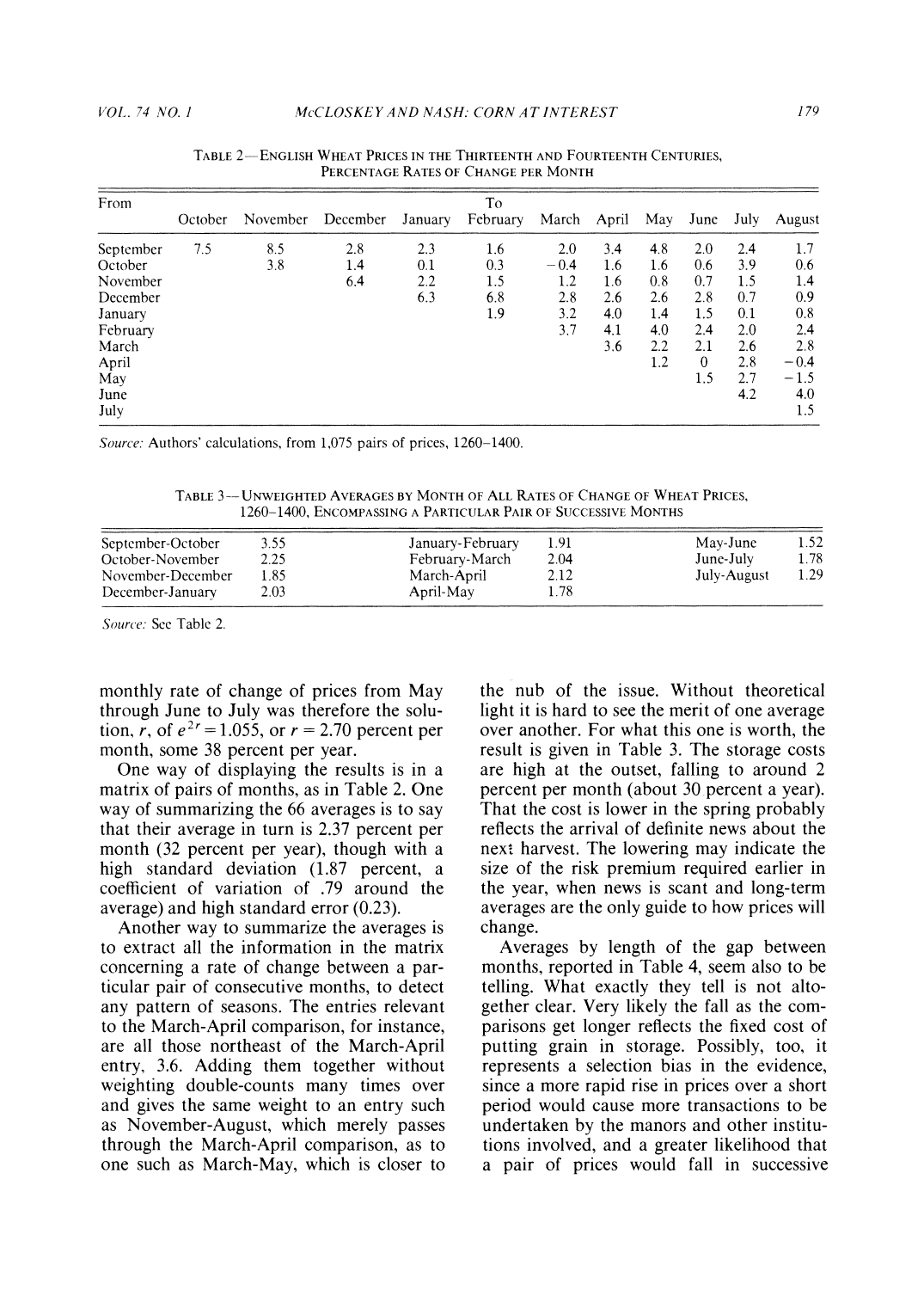| Number<br>of Months | <b>Monthly Rate</b>    | Number of<br><b>Observations</b> |          |  |  |
|---------------------|------------------------|----------------------------------|----------|--|--|
| Gap <sup>a</sup>    | of change <sup>b</sup> | Actual                           | Expected |  |  |
| 1                   | 3.77                   | 254                              | 179      |  |  |
| 2                   | 3.57                   | 204                              | 163      |  |  |
| 3                   | 2.06                   | 166                              | 146      |  |  |
| 4                   | 1.58                   | 138                              | 130      |  |  |
| 5                   | $\cdot$ 1.21           | 99                               | 114      |  |  |
| 6                   | 1.61                   | 69                               | 98       |  |  |
| 7                   | 1.51                   | 64                               | 81       |  |  |
| 8                   | 2.06                   | 44                               | 65       |  |  |
| 9                   | 2.47                   | 20                               | 49       |  |  |
| 10                  | 1.55                   | 13                               | 32       |  |  |
| 11                  | 1.73                   |                                  | 16       |  |  |

**TABLE 4-AVERAGES BY LENGTH OF GAP BETWEEN MONTHS COMPARED** 

**Source: Authors' calculations of wheat prices.** 

**aFor example, January-June = 5.** 

**bShown in percent.** 

**months. The form of the matrix of comparisons implies the last column, the expected number of observations at each number of months gap. For example, the 11 elements on the diagonal are one-month gaps, 11 out of 66 total. That is, 11/66 of the 1,075 observations, or 179, should be one-month comparisons under the null hypothesis of equiprobability of each element. There is a marked overrepresentation of brief gaps (close to the diagonal). One could examine the runs of prices that are producing the brief gaps to see if it is plausible that they are themselves a consequence of rapid price rises. In any event, the nature of the sampling biases in the Rogers data are worth pursuing: weighted by the number of observations the average rise is a 2.55 percent per month (35 percent a year), while the average for pairs more than two months apart is only 1.75 percent (only 23 percent per year).** 

**The tentative conclusion from even these crude methods is nonetheless plain. The whole cost of wheat storage was from about 2 to 3 percent per month, or from 27 to 43 percent per year, closer perhaps to 30 than to 40 percent.** 

**The result is confirmed by a more elegant if less rich method, namely, a regression of prices from the same harvest year and place**  **against the distance of days between them. It comes in two forms, depending on the placing of the constant term. Either** 

$$
P_t = P_0 e^{rt} + c' \quad \text{or} \quad P_t = P_0 e^{c+rt}
$$

**In other words, the price on the second date**   $(P<sub>i</sub>)$  is raised either by a constant cost per **bushel of putting wheat in storage (c') or by a constant cost per shilling value (c). The method of estimation of the two forms is different, but their results do not differ radically in the central parameter, r, the rate of growth of prices (here, per day). The costper-bushel form required a nonlinear method, giving** 

$$
P_t = P_0 \exp(.001165t).
$$

**The rate of change is 0.1165 percent per day,**  or  $(1.001165)^{365} = 1.53$ , or 53 percent per **year. The constant-per-shilling form required logarithms and fitting by least squares, giving** 

$$
\ln(P_t/P_0) = .0082 + .00083t.
$$

The  $R^2$  is very low  $(.07)$ , unsurprisingly so. **The standard error of the coefficient on t (that is, time in days) is one-half the value of the coefficient. The implied rate of change is 365(.00083) =.30, or 30 percent a year. The econometrics echoes the ambiguity of the earlier calculations: the cost of storage is probably around or above 30 percent a year, but where exactly around or above depends on exactly how one wishes to look at the facts.** 

**The regression results are based on 61 observations (as against 1,075 in the monthly statistics), about one-half of the exploitable pairs of dated prices in the same location and year. Little would be gained that is not captured in the monthly averages by adding observations dated simply "March" or "Spring." Were they nonetheless added, a definite downward bias from errors in variables would follow (although it is clearly no trick to estimate the error variance from saying "March" when some definite date in March is meant). Four observations of extreme drops rather than rises in prices were junked as outliers: including them turns the**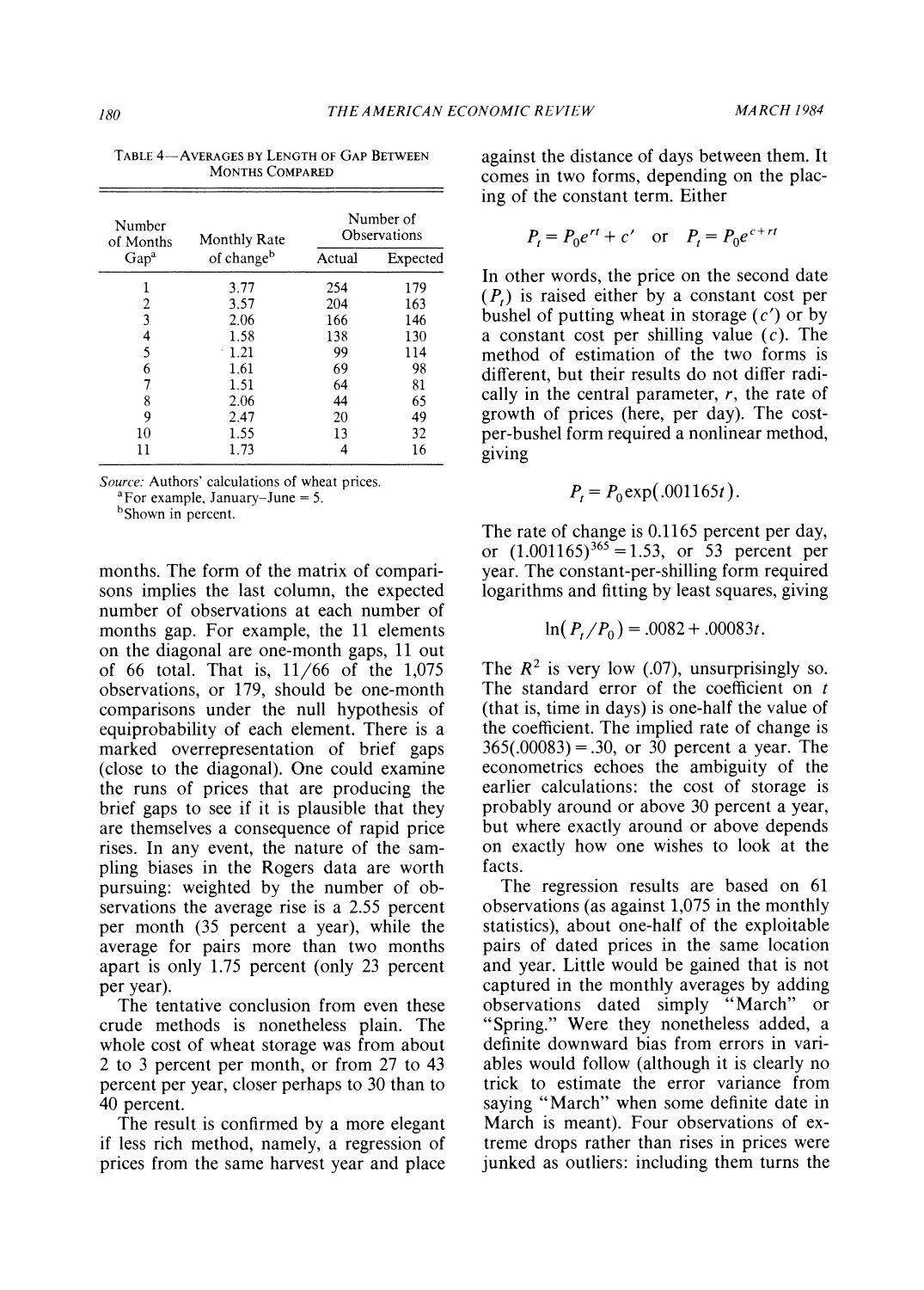|                     | Percent Rate<br>of Change <sup>b</sup> | Standard<br>Deviation | Number of<br>Pairs of Months<br>with Data <sup>c</sup> | Definition<br>or Use                            |
|---------------------|----------------------------------------|-----------------------|--------------------------------------------------------|-------------------------------------------------|
| Rye                 | 4.17<br>(1.31)                         | 6.16                  | 22                                                     | A bread grain inferior<br>to wheat; black bread |
| Mixtil or<br>Maslin | 3.26<br>(1.36)                         | 6.64                  | 24                                                     | Rye and wheat<br>sown together                  |
| Drage or<br>Dredge  | 4.64<br>(1.51)                         | 7.38                  | 24                                                     | Oats and barley<br>sown together                |
| Malt                | 5.8<br>(2.1)                           | 3.7                   | 3                                                      | Sprouted barley                                 |
| Drage Malt          | 1.                                     |                       | 1                                                      |                                                 |
| Beans               | 2.5<br>(3.3)                           | 8.8                   | 7                                                      | Pod-bearing vines                               |
| Vetches             | 8.3<br>(3.1)                           | 7.5                   | 6                                                      | Mainly for animal feed                          |
| Peas                | 3.8<br>(5.)                            | 16.                   | 10                                                     |                                                 |

TABLE 5-AVERAGE RATES OF MONTHLY GROWTH IN PRICE FOR MINOR GRAINS<sup>a</sup>

**Source: Authors' calculations.** 

**aThirteenth and fourteenth centuries, September through June only; excluding the famine years 1315-16.** 

**bStandard errors are shown in parentheses.** 

**'Except for rye, nearly equal to all the quotations.** 

**equations into rubbish, in that the standard errors shoot up and the cost of storage becomes negative. Finally, the procedure truncated the year at 240 days after the harvest was finished (notionally, September 1), because including May, June, July, and August adds, again, more noise than music. The fact is itself significant, helping to confirm the model being used. From May onward, it would become increasingly clear how large the harvest was in fact going to be, causing prices to fan out to their ultimate destinations. No longer would the average experience of past years govern the rate of rise of prices.** 

**Wheat was not the only grain. Barley, for example, was grown to the same or greater extent as wheat (the word "barn" derives in Anglo-Saxon from "barley"). It was used commonly for bread, occasionally for animal feed, or malted and brewed into the quantities of weak beer that made up a large part of the medieval diet. The analysis of barley gives evidence of very large price rises. The one-month comparisons beginning in September, October, November, and June, for example, average a 10 percent rise per month.**  The minor grains—minor at least as market**ed goods-tell a similar story. A rise in round figures of 4.0 percent per month for the minor grains appears reasonable, that is, 60 percent per year.** 

**The results for oats (usually a bread grain) are more full, and tend to the same conclusion that the rise was very high. The average of the 42 monthly comparisons (namely, all except those ending in July and August, when the harvest began, and three months with no information) is a 5.77 percent monthly rate of rise, with a standard deviation of 4.52 and a standard error of the mean of 0.70. A 95 percent confidence interval for oats would run from 3.1 percent to 5.9 percent per month (from 45 to 99 percent per year).** 

**That other grains have so much higher costs of storage than wheat requires explanation. It is possible that lesser grains did not store as well as wheat, or that the dealers in wheat were better placed in the capital market. The cost of storage, in other words, might actually have been higher. But there is a simpler explanation. Because the other grains had to compete with wheat for storage space, and because the space was paid for by the price rise, the absolute price rise per bushel for the other grains would have to**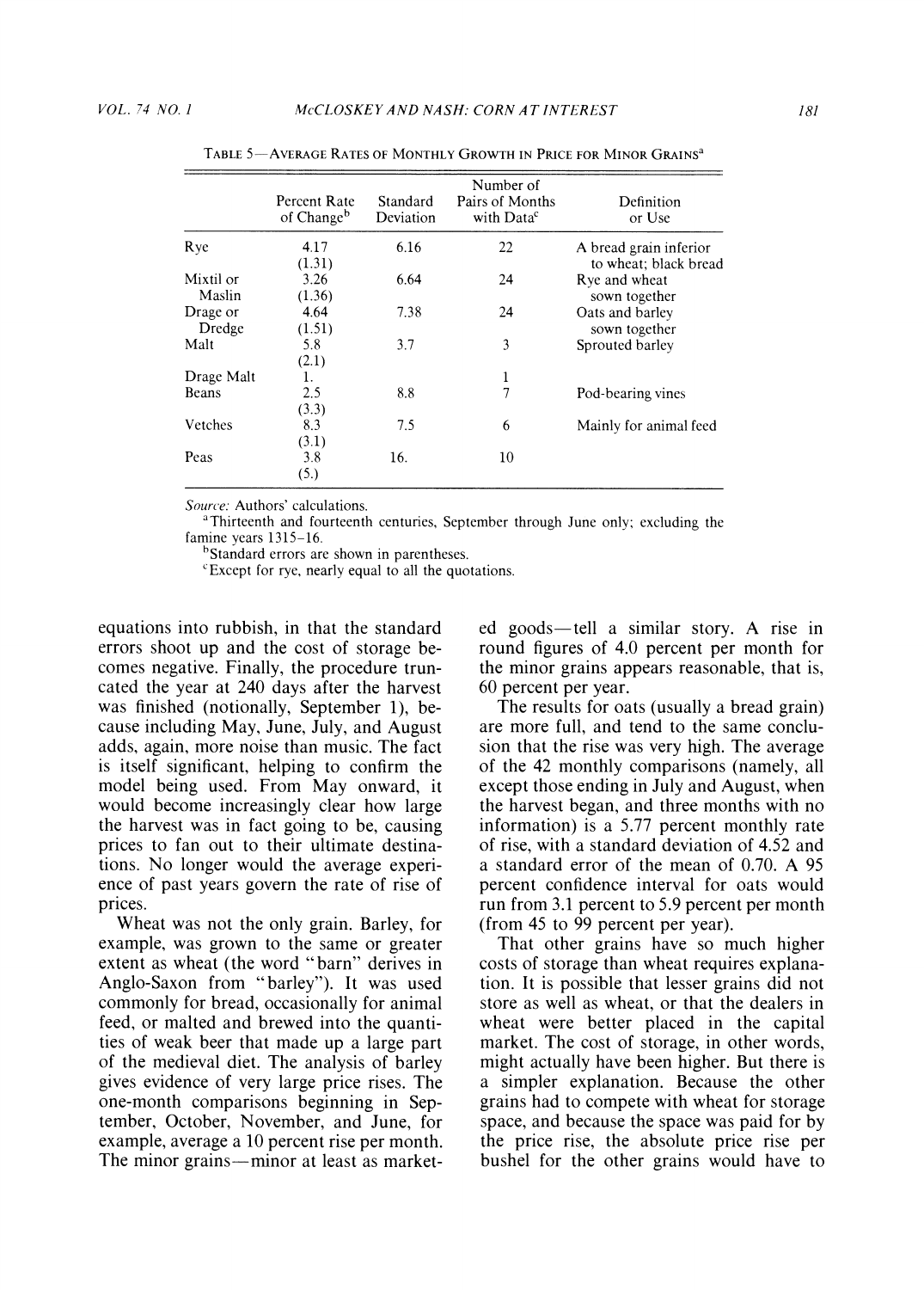**have been the same for wheat. Wheat sold for twice as much per bushel as did other grains. In percentage terms, consequently, the monthly rise would have to be higher for the lower priced grains. And wheat stored more compactly than barley. In any event, the annual cost of storage of grain was at least 30 percent per year, and could well have been higher.** 

## **IV. The Cost was High Because the Interest Rate was High**

**The cost of storage fell in modern times. One can duplicate the calculations for the sixteenth century and after, the data being of course plentiful. In the Oxford town market, for example, there are monthly figures from 1618 to 1644. November was the low month for wheat prices, August the high, with a rise between them of only 8.4 percent (the standard error is 3.7), or only 0.9 percent per month and 11.3 percent per year. In Namur, Belgium, 1614-92, the August to June rise for wheat is 12 percent, or only 14 percent a year. In Diest, in the Brabant province of Belgium, the rates of annual rise by crop, 1718-36, are wheat 10.9 percent, barley 14.8, rye 14.5, oats 15.4, and buckwheat 18.1. The instances could be multiplied indefinitely, with the same outcome. The cost of storage, plainly, was much lower in the seventeenth and eighteenth centuries than it had been four centuries earlier.** 

**To explain why it fell, one must turn to the components of the cost-the percent spoilage, the barn costs, and, above all, the prevailing rate of interest. Direct scrutiny of these confirms the impression of very high costs in the Middle Ages and suggests why storage eventually became cheap.** 

**What, then, accounts for the 30 percent cost per year or more? The rotting of grain was probably not more than 10 percent per year. This at any rate is the figure suggested by the scraps of evidence nowadays on poor countries, whose techniques of storage are little better than medieval. The latest estimate comes from a study in 1978 by the National Academy of Sciences:** 

**Experts involved in the preparation of this report resisted extrapolating post-** **harvest loss estimates to national or global levels because general estimates cannot be supported with statistically significant data. For planning purposes, however, 10 percent is cited as an average minimum overall loss figure for cereal grains and legumens. [p. 8]** 

**The figure is the loss from harvest to consumption, implying that it would be on average the cost for one-half year (half a year being the average time a bushel of wheat spends in storage if there is one crop a year). The annual cost, which is what is relevant here, would therefore be higher. And the 10 percent is an "average minimum" itself, implying again that the average average is higher. On the other hand, these are losses for tropical countries. They would be smaller in temperate countries- and indeed the same report gives 10 percent as an average (not a minimum) for Rhodesia, ranging up to 52 percent on occasion in hotter places such as India (p. 85).** 

**No changes occurred in the character and cost of barns that would explain the fall in total costs from medieval to early modern times. Even in the sixteenth and early seventeenth centuries, Peter Bowden argues, "adequate storage facilities... were lacking," by which he means "adequate" facilities of modern type (1967, p. 816). M. W. Barley emphasizes a continuity of rural building types extending well into the late sixteenth century. It was houses, not barns, that evinced the prosperity of Elizabethan landlords. Writing of rich yeomen in East Anglia even in the early seventeenth century, he asserts that "while many such men enlarged or modernized their medieval houses, the barns they inherited were often perfectly adequate" (1967, p. 744). In the open field areas of the Midlands and the North, there were still in the seventeenth century "hovels" or "helms" or "belfries," that is, granaries on posts with adjustable roofs: but they had been "a regular feature of Germanic villages in the migration period and later; the adjustable roof is shown in manuscripts of the later Middle Ages" (Barley, p. 744). The timber (and labor) with which one might make a barn fell in price relative to grain by about 50 percent from 1450 to 1650 (Bowden's**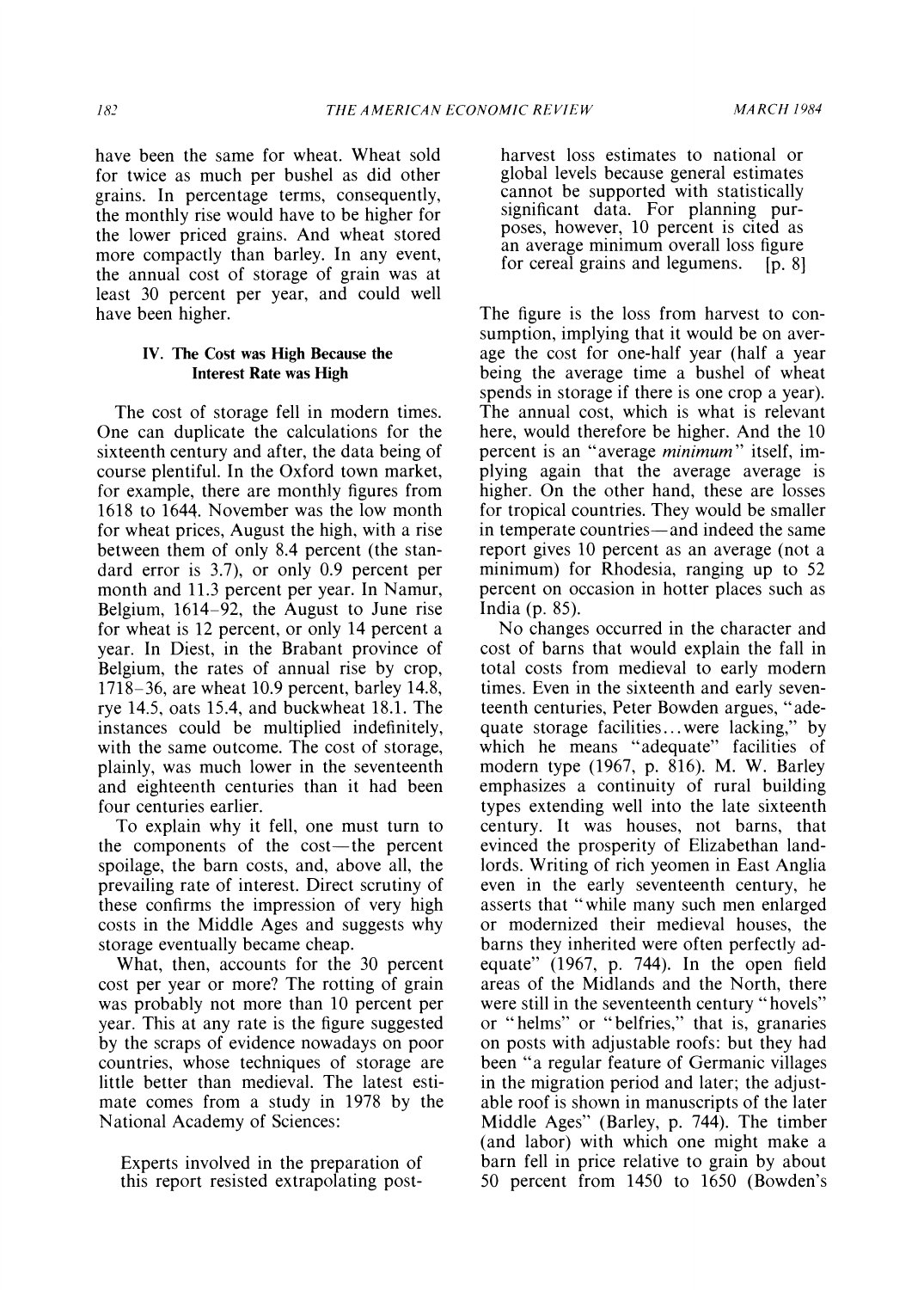**figures, p. 862), but it would be surprising if the barn costs-except perhaps on account of the high interest rate on the investment in structure-were much of a factor in storage costs to begin with.** 

**The direct testimony on the rate of interest in the Middle Ages is not easy to interpret. The traditional usury limit in England for what amounted to pawnshop loans on good security was 2 pence per pound per week, or 431 percent per year at simple interest and 54 percent compounded. The figure is reproduced in all discussions of medieval interest rates. So too is the history of the law of usury and its evasion. The prohibition of usury was irrelevant: that the sin of taking interest should be committed frequently is no more surprising than that the sin of adultery was. Interest rates far above 50 or 100 percent were common on personal loans, though the rates on commercial loans among the rich were at more modern levels. It is this division of the market that makes the evidence cloudy. In poor countries, seven centuries later very high interest rates by moneylenders coexisted with subsidized loans at 5 or 10 percent from government agencies (U Tun Wai, 1956, 1957). What seems clear about the European experience is that, at least in the portion of the market in which ordinary peasant cultivators found themselves, the early modern period witnessed a great fall of interest rates. By the late seventeenth century in Lincolnshire, for example, probate inventories attest that "nearly everyone with surplus cash appears to have let out**  at interest," at only  $4\frac{1}{2}$  to 6 percent per year, **when rates in London were 5 percent (B. A. Holderness, 1975, pp. 108, 97). At the haute finance end of the scale, there is a halving of the interest rate in Northern Europe from the thirteenth to sixteenth centuries, although the clarity of the fact is muddied by the vagaries of war and the varieties of financial instruments (Sidney Homer, 1977, p. 142).** 

**The evidence from grain prices is in important senses better than that on financial instruments. It is uniform over many centuries. It is available for all parts of Europe. And it is free of default: one cannot default on one's own investment in stored grain, or in whatever investment alternative to stored**  **grain was the opportunity cost of investing in grain. Such an investment is not, of course, free of risk, for stored grain faces its own hazards. One was taxes, which were assessed (usually in the fall) on any asset the taxgatherer could spot. Another was the risk of a fall in prices, since prices did not march up mechanically. More subtle calculation might extract the premium for the price risk from the data, though such subtleties are hard to take seriously. The variability of grain prices, as was noted earlier, did fall a little, though hardly enough to account for a revolution in the risk premium demanded. A measure of its size would have other uses, in suggesting how medieval people viewed the hazards of life more generally. No matter: even the pure interest rate in the Middle Ages will be found to have been very high.** 

# **V. Other Assets, such as Livestock, Reveal a High and Falling Interest Rate**

**The pricing of any asset embodies the interest rate. Statistics on livestock, for intance, are rich sources of indirect evidence, supporting the conclusion that the medieval interest rate was high and fell sharply by the sixteenth century. The statistics have survived because livestock were worth keeping records on-easy to steal, often put in the care of others, and frequently bought and sold. The data include herd and flock size and composition by sex and age, death rates, slaughter rates, and prices of inputs and outputs (hay, grazing land, straw; labor; milk, cheese, butter; wool, hides). All manner of ratios among these things are governed by the prevailing rate of interest, and can be forced to tell what it was.** 

**One ratio, for example, is of net revenues to the value of the capital invested in animals. It is, of course, the interest rate. On the Crawley, Hampshire estate of the Bishop of Winchester in 26 years, with the requisite facts from 1208-09 to 1254-55, the typical yearly stock of sheep was worth about £56 (on the order of 22 man-years worth). The earnings attributable to the sheep on average each year were £4.2 from animal sales, £14 from wool, £1.5 from pelts, and £5.5 from sheep's cheese, or £25.2 in total. Since Crawley was a market-oriented place devoted**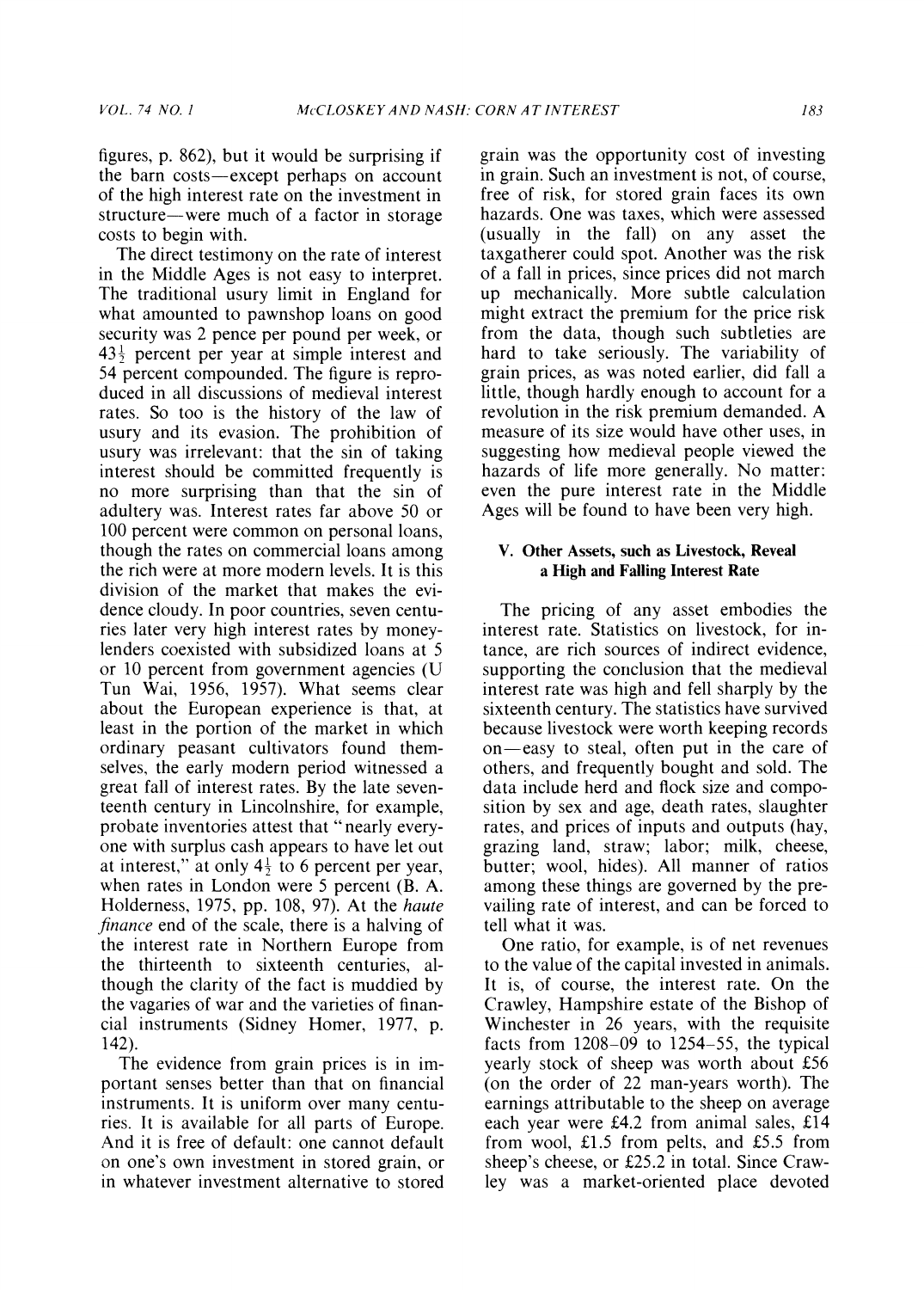**largely to sheep raising, it is unlikely that much product was kept unsold for home use. The flock grew its own replacements, which sidesteps the problem of depreciation. The one significant hole in the calculation is the yearly cost of keeping the animals. Sheep are the best case if one is forced to guess, because unlike cattle they do not require intense husbandry animal-by-animal and, unlike horses, they do not (except lambs) require feed grain. The interest rate on this reckoning is 45 percent (or a little under if allowance is made for labor, grazing, and fencing costs).** 

**A calculation that skirts the difficulty of knowing costs of upkeep asks how much interest rates fell. The claim is that the sixteenth century witnessed a great fall in interest rates. Bowden"s indexes of prices of sheepish things (see p. 848ff) rise during the great inflation of the Long Sixteenth Century from 1450-99 (=100) to 1640-49 thus: sheep themselves, the capital good, to 681; the revenues from using the capital good, wool and sheepskins, to 396 and 372; the costs of using it, hay and straw, to 768 and 612. Note that revenue fell relative to costs. Consider that the interest earnings on an investment in one sheep are equal to annual revenue minus cost of upkeep:**  $iP = R - C$ **.** By advanced algebra it follows that  $i = R/P$ **- C/P. The change in interest, i, must equal the change of the ratios on the right. Wool and sheepskins are revenue, and fall to onehalf their former value relative to the price of sheep. Hay and straw are costs, and stay the same relative to sheep (never mind labor, which falls even sharper than wool but is not a large input). If C were known, as is R and P, there would be no trick to finding i. It is not. But knowing the terminal i and the initial R is enough. Suppose (as would be easy to show) that, by 1640-49, the interest rate was, say, 15 percent on such an investment as one sheep. Take the price of that sheep to be the numeraire (thus its price is always 1.00), take the annual revenues before the fall in interest rates to be .45 relative to the price of 1.00 (recall that this was in fact the early thirteenth century ratio at Crawley), and take the fall in revenues to be a fall to one-half this level (as the price indexes im-** **ply). Thus in 1640-49, after the fall,** 

$$
.15 = .225 / 1.0 - C / 1.0,
$$

**where the .225 is half of the original .45. The value of C after the sixteenth century must be .075. The price indexes imply that it did not change relative to the price of sheep. Before the fall of relative revenues, then, the interest earnings were 2(.225)-.075 = 37.5 percent, as against 15 percent after. The interest rate, as usual, is well above 30 percent.** 

**This conjuring trick would warrant no great confidence standing alone. It does, however, serve to confirm the high net interest found by other methods (and, incidentally, the low costs of upkeep C per sheep relative to the medieval values of R). A more sturdy statistic, and another variation on the theme that cattle are capital more than merely etymologically, is the ratio of the hire rate to the price. A milk cow, in particular, sold for 10 shillings or so in the thirteenth and fourteenth centuries, while renting on various**  terms for anything from 4 to  $6\frac{2}{3}$  shillings **(Rogers, 1866, pp. 361, 397; 1884, p. 94, and Dorothea Oschinsky, p. 427). Roughlv speaking, the figures imply interest rates from 40 to 67 percent per year. But dividing rent by price is too crude. For one thing, the owner paid for the feed (see Rogers, p. 94), so as usual the calculation runs afoul of the cost of upkeep. For another, cows were not immortal. The second point can be handled by cutting off the stream of discounted returns at the 4- or 5-year average working life of a cow. The price-rental ratio for an asset with a life of n years at an interest rate of i is**   $(1/i)[1 - 1/(1+i)^n]$ . A price-rental ratio of **2 (price of 10s. and rental of 5s., not allowing for deductions for feed) and a life of 4 years implies an interest rate of 35 percent.** 

**Other approaches are possible, though not pursued here. Calves grow up to be "' hoggaslers" and bovetti (heifers), and thence cows and oxen: the project of letting them grow must earn the rate of interest. The death of mature cattle and sheep is not usually an accident (though it should be remembered that cattle were raised chiefly to pull plows, not to fill plates): the optimal slaughter date also depends on the rate of interest. Plow-**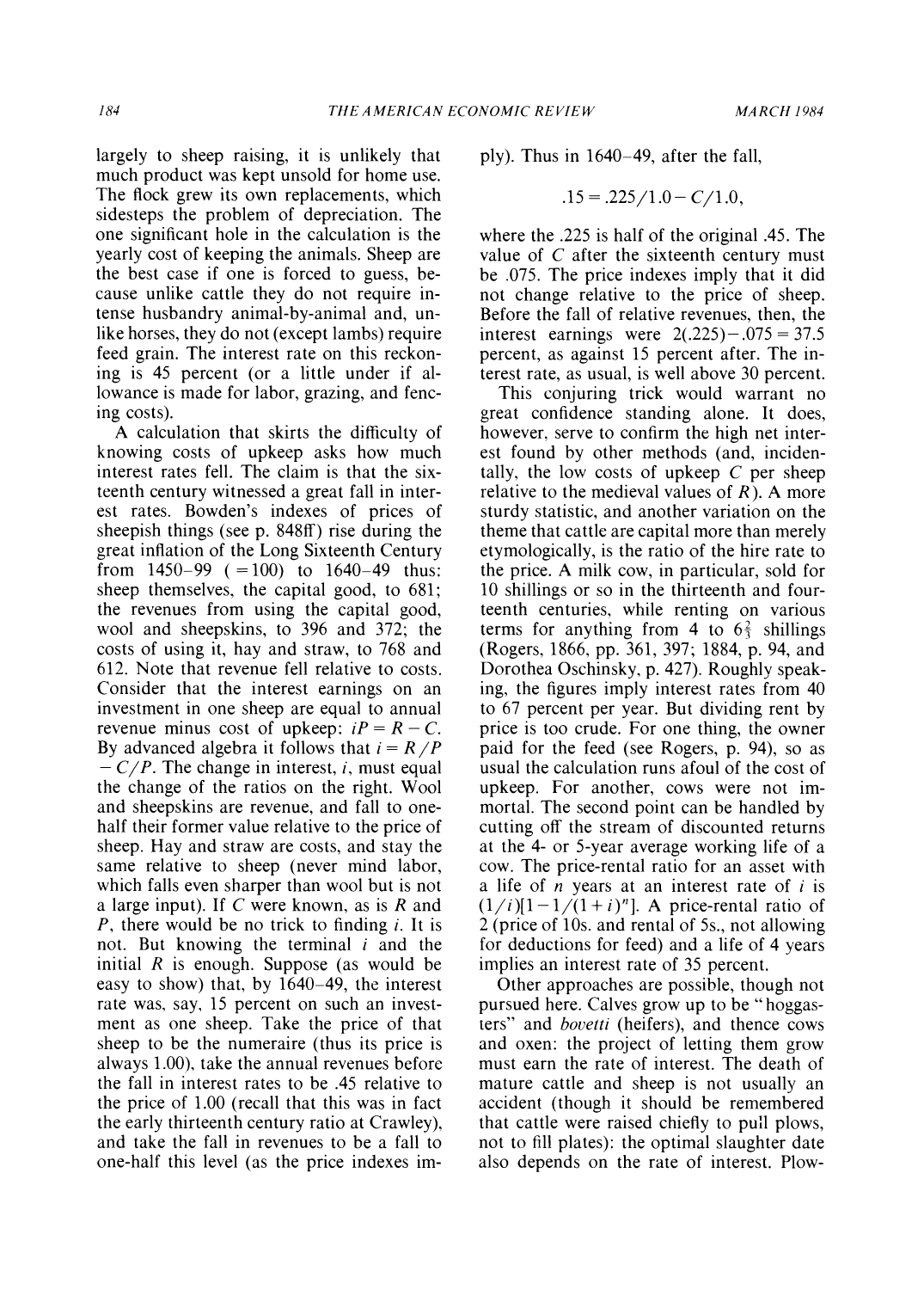**teams were rented: the rental-price ratio reflects the rate of interest. Land itself was both rented and sold: being a perpetuity, the rental-price ratio is the rate of interest. (By the seventeenth century, in France land often rented for 5 percent of its sale price.) It is to be expected that all these will show a remarkably high interest rate in the thirteenth century and a low rate by the sixteenth century.** 

### **VI. The Significance of High Medieval Interest Rates**

The hero—or villain—of the tale, in short, **is the rate of interest. A fall of interest rates from, say, something over 20 percent to something under 10 or 12 percent must have been significant for the history of Europe and for the onset of modern economic growth. An economist can easily believe this. But it is unclear exactly how it was significant. If interest rates were so high, why were Europeans so poor? A few years of moderate abstention from consumption invested at over 20 percent would make a man rich. True, men of all sorts, bond and free, did in fact scale the social ladder quickly in the Middle Ages. The economy and society are known now to have been much more fluid than was once thought. But the point is that the whole society could and would have done so. Perhaps as is commonly argued nowadays in poor countries the menu of opportunities dropped off sharply in quality after the first few items. Low savings rates might explain it, too, though the lack of savings in medieval times is easy to misapprehend. Peasants worked hard at ploughing fallow land and cleaning ditches in aid of yields quite far removed, and this was saving. Since the yield to seed ratios in the Middle Ages was only 4 or so grains returned from each planted, a quarter of the yield had to go back into the ground as investment in seed. On both counts (food being most of income), the saving entailed by medieval agriculture was enormous, albeit brief and direct. Medieval people saved a lot.** 

**A more conclusive line of argument among several possible is that high interest rates made it difficult for peasants to depend on** 

**the capital market at all. The reasoning is that loans would be sought before the harvest and paid back after. In the meantime the price of grain would fall, by some 30 percent in a normal year, and much more after the very years of dearth in which most loans would be made. Money that bought little grain before the harvest would have to be earned back by the borrower after the harvest by selling the grain just grown at prices that bought little money. John Waryn of Oxford borrowing 10 shilling on February 1, 1322 to buy 8 bushels of rye might pay back the debt six months later at a monthly rate of 2 percent in money, the rate earned on stored grain. But the price of rye per bushel might have fallen after the harvest from 10 shillings to 7 shillings for 8 bushels. In fact it usually**  did. To pay back the  $10 (1.02)^6 = 11.26$  shil**lings on August 1, he would have to have given up 11.26 (8/7)=12.87 bushels of his new crop. For the 8 bushels on January 1, he would pay 12.87 bushels on July 1. The monthly interest rate is not the monetary 2 percent (27 percent per year) but 8.2 percent a month, an unpayable 260 percent per year. If the price fall after the harvest were smaller, say the 12 percent that becomes typical in early modern times, then the real interest rate is 56 percent per year, no small rate but at least potentially payable. The effect of improved storage (itself an effect of the fall in money interest rates) was to cut radically the commodity rate of interest. Before the cut, the peasant was forced back on expensive methods of self-insurance such as scattering of strips in order to avoid having to borrow. All manner of medieval institution**   $-$ even serfdom itself- $-$ can be viewed as re**placements for an expensive capital market. Loans among peasants were by no means unknown in medieval times, especially late medieval times (Elaine Clark, 1981). But, by the sixteenth century, they were common, the custom of scattering strips was beginning its long decline, and other medieval institutions were being cleared away.** 

**There is one more point about the relations of medieval villagers revealed by their interest rates. If interest rates in terms of money were at the levels reported here, and higher in terms of bread, the brotherly image**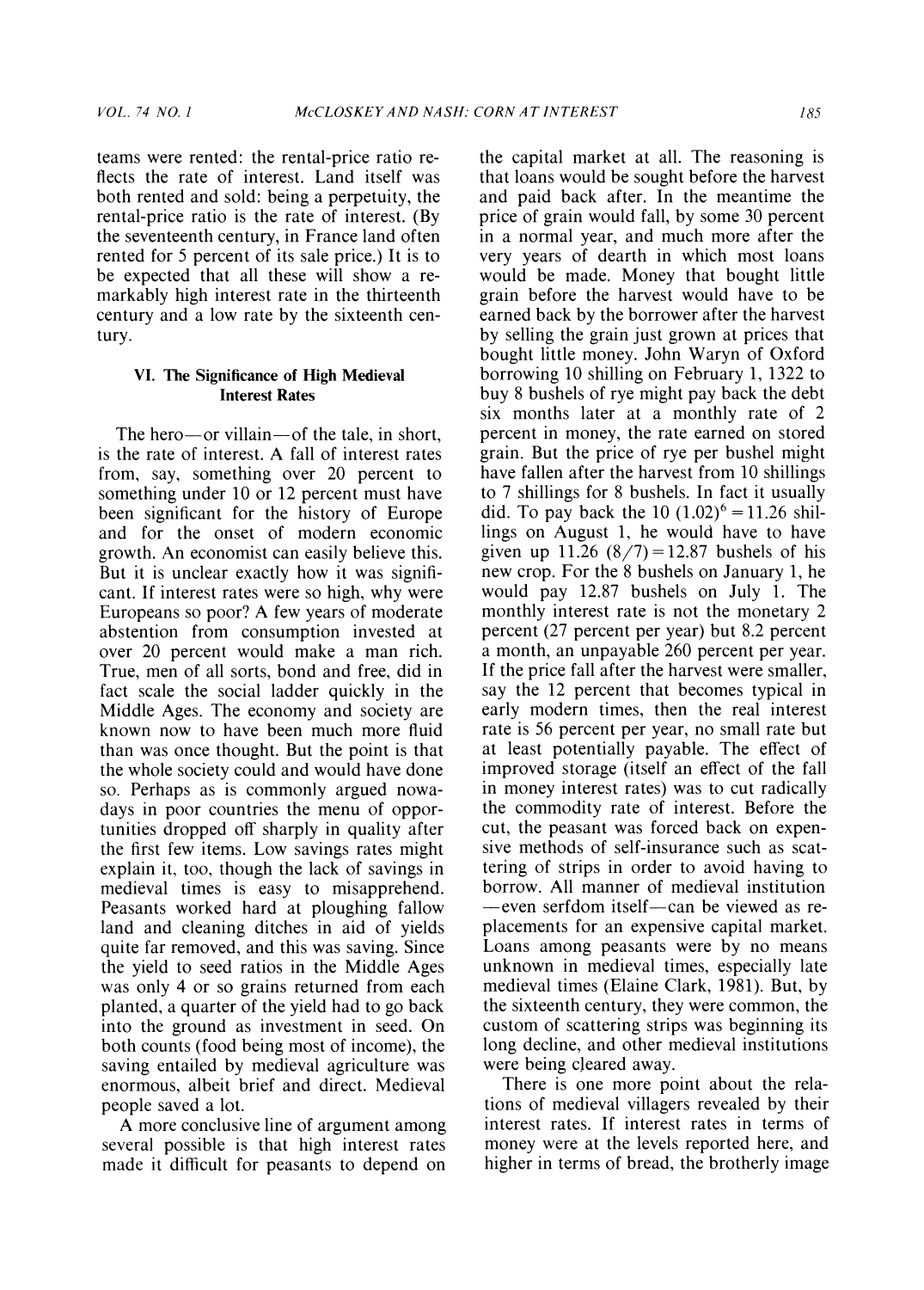**of the medieval countryside once taught in school and still taught in Hollywood becomes cloudy. Where is Jack's brother peasant when Jack must borrow from the moneylender at 27 percent in money and well over 100 percent in real terms to survive? The point is one more among many against the myth of the medieval community, that charming product of nineteenth-century German scholarship and speculation on the Middle Ages. The myth of the Markgenosse, a putative community of free Germanic citizens, and all that is alleged to follow from it has been under attack for three-quarters of a century. By now most medievalists agree with David Herlihy that "research has all but wiped from the ledgers the supposed gulf, once considered fundamental, between a medieval manorial economy and the capitalism of the modern period" (1971, pp. 154-55). So too the supposed gulf in attitudes towards one's neighbors. "You know, Ernest, the very poor in the Middle Ages were different from you and me." "Yes, Scotty, they were poorer," because of the interest on corn.** 

# **REFERENCES**

- **Barley, M. W., "Rural Housing in England," in J. Thirsk, ed., The Agrarian History of England and Wales, Vol. IV, 1500-1640, Cambridge: Cambridge University Press, 1967, 696-766.**
- **Beveridge, W. H., "The Yield and Price of Corn in the Middle Ages," Economic History, May 1927, 1, 155-67.**
- **, Papers of the Project on Price History, London School of Economics, 1925-30.**
- **Bowden, Peter, "Statistical Appendix, A: Prices of Agricultural Commodities," in J. Thirsk, The Agrarian History of England and Wales, Vol. IV, 1500-1640, Cambridge: Cambridge University Press, 1967, 814-55.**
- **Clark, Elaine, "Debt Litigation in a Late Mediaeval Village," in J. A. Raftis, ed., Pathways to Medieval Peasants, Toronto: Pontifical Institute of Mediaeval Studies, 1981, Papers in Mediaeval Studies 2,**

**247-82.** 

- **Duby, Georges, Rural Economy and Country Life in the Medieval West, Columbia: University of South Carolina Press, 1968 (originally published in French, 1962).**
- **Fenoaltea, Stefano, "Risk, Transaction Cost, and the Organization of Medieval Agriculture," Explorations in Economic History, April 1970, 13, 129-51.**
- **Gras, N. S. B., The Economic and Social History of an English Village, Cambridge: Harvard University Press, 1930.**
- **Heckscher, Eli F., An Economic History of Sweden, Cambridge: Harvard University Press, 1963 (originally published in Swedish, 1941).**
- **Herlihy, David, "The Economy of Traditional Europe," Journal of Economic History, March 1971, 31, 153-64.**
- **Holderness, B. A., "Credit in a Rural Community, 1660-1800," Midland History, No. 2, 1975, 3, 94-115.**
- **Homer, Sidney, A History of Interest Rates, 2d ed., New Brunswick: Rutgers University Press, 1977.**
- **Laslett, Peter, The World We have Lost: England Before the Industrial Age, New York: Charles Scribner's, 1965.**
- **Lucas, Henry S., "The Great European Famine of 1315, 1316, and 1317," Speculum, 1930, reprinted in E. M. Carus-Wilson, ed., Essays in Economic History, Vol. II, London: Edward Arnold, 1962, 49-72.**
- **McCloskey, Donald N., "English Open Fields as Behavior Towards Risk," in P. Uselding, ed., Research in Economic History, Vol. 1, Greenwich: JAI Press, 1976, 124-70.**
- **Oschinsky, Dorothea, Walter of Henley and Other Treatises on Estate Management and Accounting, Oxford: Clarendon, 1971.**
- **Rogers, J. E. Thorold, The History of Agriculture and Prices in England, Vol. I, London, 1866.**
- **, Six Centuries of Work and Wages, London, 1884.**
- **Schultz, Theodore W., Transforming Traditional Agriculture, New Haven: Yale University Press, 1964.**
- **Searle, Eleanor, personal correspondence, 1982.**